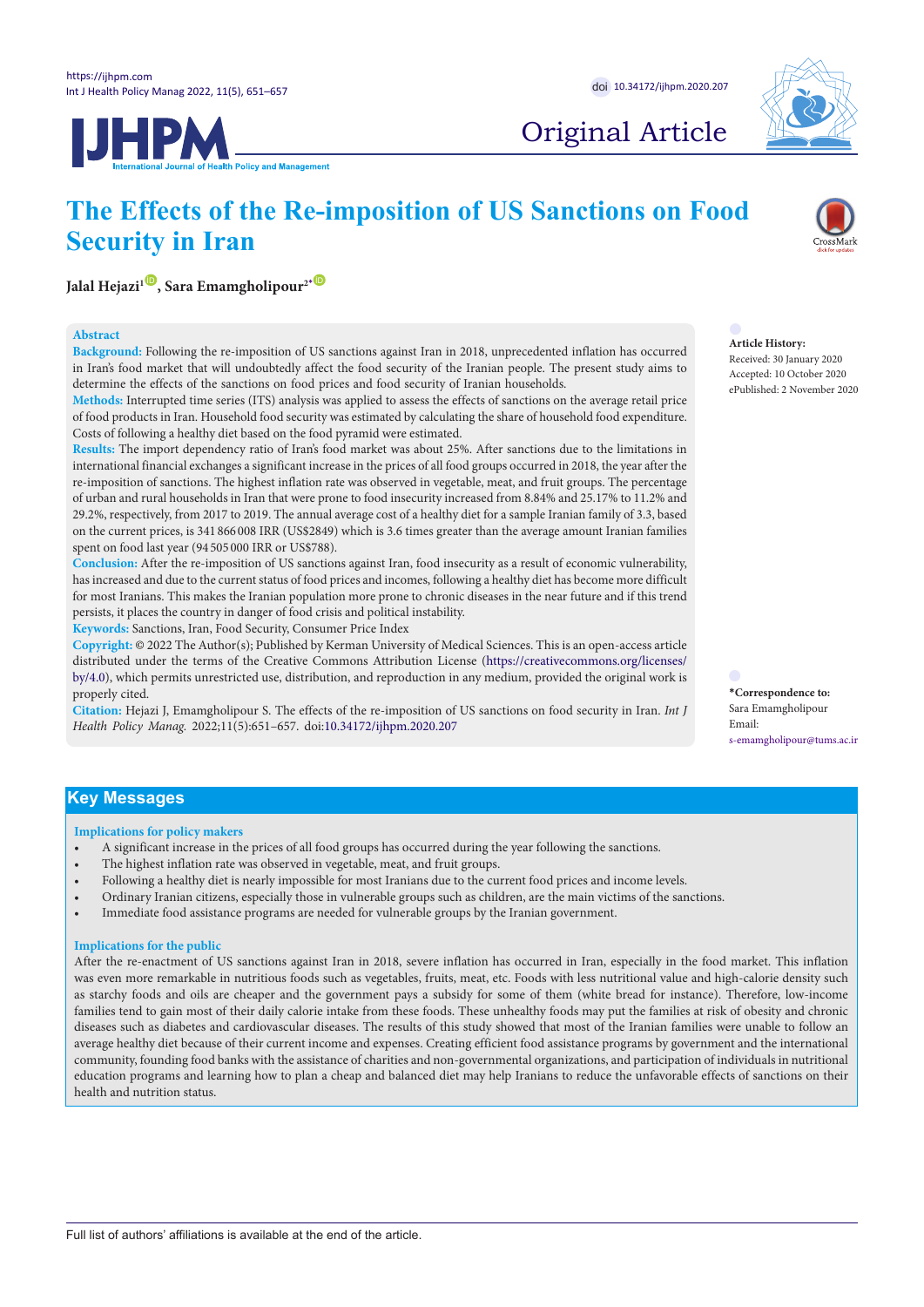## **Background**

As a result of the withdrawal of the US Government's Trump administration from the Iran nuclear deal, and the re-enactments of US sanctions against Iran in 2018, Iran's currency (the rial) collapsed, losing two-thirds of its value, giving rise to unprecedented inflation in the food market.

Although US officials have stated that food and medications are not subject to sanctions against Iran, due to the problems that sanctions have created for trade and transfers of goods, sale of oil, and international financial exchanges of Iran, the sharp rise in the exchange rate has pushed up the prices of imported goods such as food and has led to imported inflation. Furthermore, as imported goods have become more expensive, demand for domestic food products has increased, but due to the increase in imported input prices, the supply of domestic food products that use these inputs has not been able to meet the demands.

The Food and Agriculture Organization (FAO) defines food security as "A situation that exists when all people, at all times, have physical, social and economic access to sufficient, safe and nutritious food which meets their dietary needs and food preferences for an active and healthy life."<sup>1</sup> The inverse association between food prices and food security, especially in developing countries, is well established by several studies.<sup>2,3</sup> It was estimated by FAO that after the 2008 food price crisis and the global rise in cereal prices, an additional 40 million people were pushed into hunger.4

Different methods have been introduced for screening for food security and measuring it. Food expenditure surveys are one of the most preferred methods that can provide more comprehensive and reliable information in this regard.<sup>5</sup> In a manual for measuring food security using the household expenditure survey, Smith and Subandoro introduced economic vulnerability as an indicator of food security.<sup>6</sup> They defined economic vulnerability as "The percentage of total household expenditures devoted to food over the reference period."6 This method of measuring food insecurity is based on the fact that economically vulnerable families have to sacrifice the quantity and quality of their consumed food to reduce their expenses.

Food prices can also affect diet quality.<sup>7</sup> The indispensable requirements for having a healthy diet are nutrient adequacy, moderation, and variety.8 There is accumulating evidence that dietary diversity and quality can be negatively affected by food price rises, particularly among the poorest.

The present study aimed to evaluate the impacts that US sanctions against Iran on food prices, food security (based on economic vulnerability method), and on the dietary quality of Iranian households.

## **Methods**

## Study Design

First, the share of imports in food consumption and food self-sufficiency ratio was calculated to confirm that food items are subject to imported inflation. Then, the impact of sanctions on the prices of the major food groups was assessed. For this purpose, the average prices of 6 food groups during 27 consecutive months, from April 2017 till June 2019, were assessed, and interrupted time series (ITS) regression was applied to analyze the immediate and gradual effects. Subsequently, the number of Iranian households who are facing low, modest, and severe food insecurity during the period from 2017 to 2019 was obtained, and eventually, the number of Iranians who can follow a healthy diet was estimated.

## Data Sources

Statistics of production, import, and export of agricultural products and foodstuffs were obtained from the Statistical Center of Iran (SCI). Average retail prices in urban areas from April 2017 to June 2019 were also gathered from the SCI.<sup>7</sup> The food prices in May 2019 were used to appraise the cost of following a healthy diet based on the food pyramid in Iranian households. Concerning staple foods of Iranian cuisine such as bread or pasta which were not included in the report list of SCI, average prices reported by economic news agencies in those time frames were applied.

To estimate the number of the Iranian households that are facing food insecurity, the average annual household income and expenditure including non-food expenditures (including housing, transport and communication, medical care and health services, clothing and footwear, etc) and food expenditures were obtained from the statistical data of the "Iranian Urban and Rural Household Income and Expenditure Survey of the Year *1397* (March 20, 2018 - March 20, 2019)."9

In the present study, a healthy diet was defined according to guidelines specified in "Food-Based Dietary Guidelines for Iran" published by the Iranian Ministry of Health in 2015.10 Except for only a few Iranian foods included in some food groups, these guidelines are precisely in line with United States Department of Agriculture's "Food Pyramid." The pyramid shows the optimal range of servings for each food group. The number of appropriate servings for any individual depends on one's energy requirement, which in turn is conditioned by age, sex, body size, activity levels, etc.<sup>11</sup> However, based on "Good Food Basket for the Iranian Community" which is published by the Iranian Ministry of Health, the average energy requirement of Iranians is 2381 kcal.<sup>12</sup> In keeping with this, the most favorable number of servings for each food group and the serving size of each are shown in [Table 1](#page-2-0). Since the total number of servings of fat is not mentioned in the pyramid and fat dietary reference intake for healthy adults is between 20%-35% of total energy expenditure,<sup>13</sup> we calculated 25% of calories as fat which equals 66 g.

## Data Analysis

The ratio of imported food and agricultural products to the added value of the agricultural sector was calculated for the period from 2011 to 2018 to show that to what extent Iran's food market is dependent on imports.

The ITS model was applied to assess the impact of the reimposition of US sanctions against Iran concerning food prices. ITS model is explained in detail elsewhere,<sup>14,15</sup> but in brief, we used equation 1 to assess the immediate and gradual effects of these sanctions.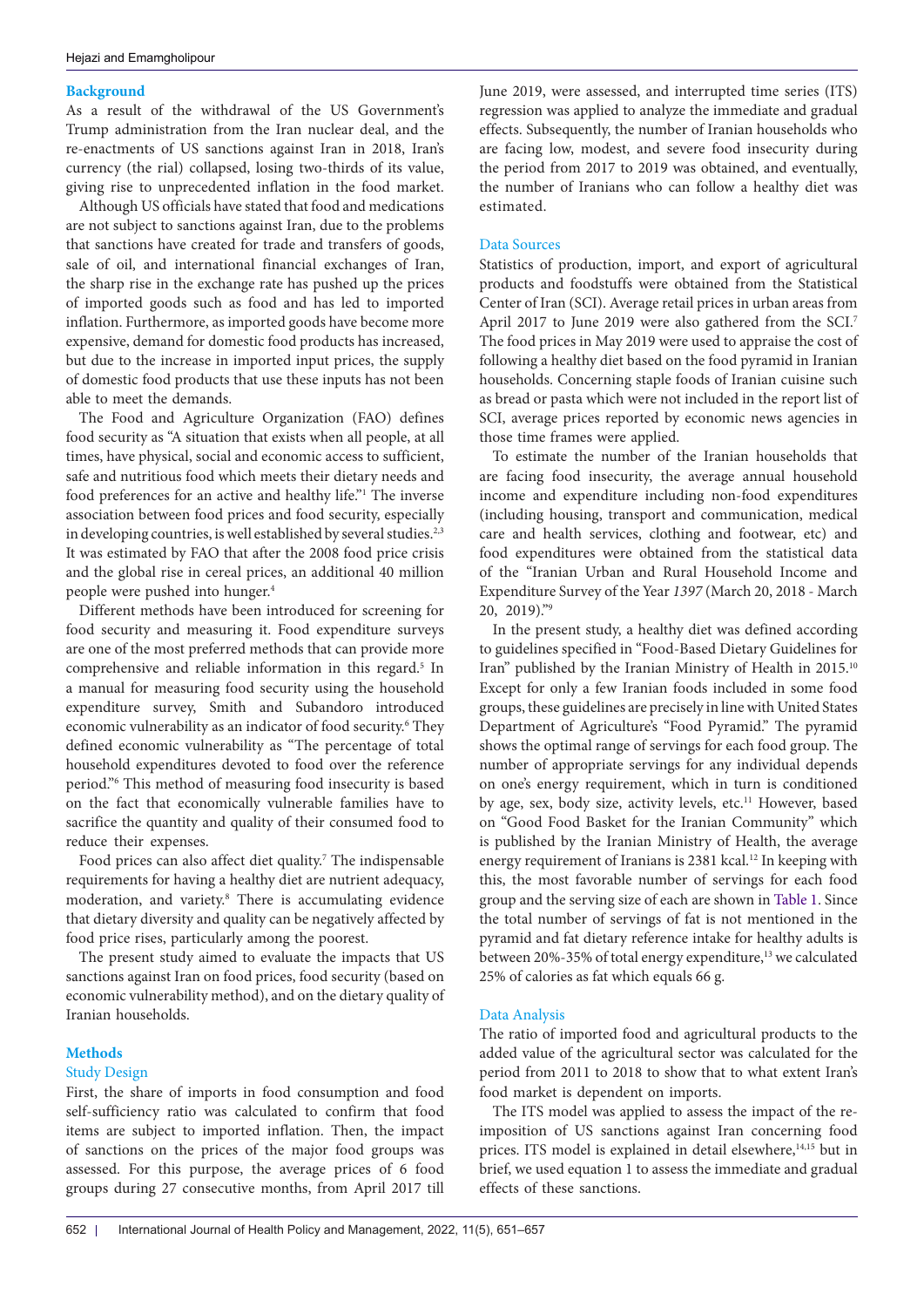## Hejazi and Emamgholipour

<span id="page-2-0"></span>**Table 1.** Appropriate Number of Servings and the Serving Size of Each Food Group for a 2381 Kcal Diet

| <b>Food Groups</b> | <b>Number of Servings</b> | Serving Size (g)                                                         |
|--------------------|---------------------------|--------------------------------------------------------------------------|
| Cereals            | 10                        | Bread, rice (raw), pasta (raw): 40                                       |
| Vegetables         | 4                         | Cucumber, tomato, potato, onion: 75                                      |
| Fruits             | 4                         | Banana, apple, orange: 150                                               |
| Dairy products     |                           | Milk: 250, yogurt: 200, cheese: 40                                       |
| Meat group         |                           | Lamb, beef, chicken (raw): 100, egg: 120, pinto beans, lentils (raw): 40 |

## *Yt = B0 + B1\*time + B2\*intervention + B3\*time after*   $intervention^{14}$  Eq.(1)

In this equation, *Yt* is the Consumer Price Index of each food group in a month, time is a continuous variable indicating the number of the months that have elapsed since the start of the observation (April 2017), and intervention is an indicator variable for time *t* occurring before (0) or after (1) the sanctions. *β0* represents the intercept or starting level of the outcome variable, and *β1* is the slope or trajectory of the outcome variable until the introduction of the intervention. *β2* represents the change in the level of the outcome that occurs in the period immediately following the introduction of the intervention (compared to the counterfactual), and *β3* represents the difference between pre- and post-intervention slopes of the outcome. The sum of *β1* and *β3* is the postintervention slope. Analyses were conducted using EViews 10.

The total price of one serving of each foodstuff was calculated (based on the data presented in [Table 1](#page-2-0) and the average retail prices of 1 kg of some foodstuffs during May 2019 published by the SCI). Afterward, the average prices of one serving of each 5 food groups (cereals, vegetables, fruits, dairy products, and meats) were computed. For instance, the total average prices of one serving of beef, lamb, poultry, egg, pinto beans, and lentils were calculated. Next, these values were multiplied by the corresponding number of servings for each food group ([Table 1](#page-2-0)) and were summed to achieve the average cost of a healthy diet for one person.

According to the SCI, the average family size in urban areas of Iran is 3.3.16 Therefore, the daily food cost of a family of 3.3 was calculated and was later multiplied by 365 to obtain the average cost of a healthy diet for a sample Iranian family in one year. Following this, the resultant value was compared with the budget that Iranians can spend on food.

To estimate the population proportion with food insecurity, we calculated the economic vulnerability of that population, based on the instructions of the International Food Policy Research Institute.<sup>6</sup> Economic vulnerability is defined based on the share of food expenditure.

*Share of food expenditure (%) = household food expenditure/ household income6*

Classification of economic vulnerability to food security based on Smith and Subandoro's manual is presented in [Table 2.](#page-2-1)

## **Results**

The calculated average ratio of imported food and agricultural

products to the added value of the agricultural sector was 25% from 2011 to 2018 (data is not shown). Also based on the World Food Program report, Iran's food market has some dependency on imports. They reported food self-sufficiency of 53%-82% during different years after 2000.17

The average retail prices of 1 kg of some main foodstuffs in May 2017, May 2018 (at the time of the re-enactments of the US sanctions against Iran), and May 2019 are listed in [Table](#page-3-0)  [3.](#page-3-0) As it is shown, 8 of the food items had an inflation rate of more than 100% after sanctions, whereas 4 of these food items had even negative inflation rates during the year before sanctions.

[Figure](#page-3-1) shows the price trend of different food groups from April 2017 to June 2019. As it is presented, prices for all of the food groups have increased dramatically after the reimposition of the sanctions and the sharpest slope belongs to the vegetable, meat, and fruit groups.

The results of the ITS analysis are summarized in [Table 4.](#page-4-0) While prices of all food groups were slightly reduced immediately after the re-enactment of US sanctions (cereals [-0.28], vegetables [-1.102], fruits [-0.58], dairy products [-0.28], meats [-0.76], and oils [-0.34]), the price growth rate of all food groups and their price index increased at a rate faster than the previous trend.

[Table 5](#page-4-1) shows the percentage of urban and rural households in Iran that were prone to food insecurity based on the share of food expenditure. As it is shown, in 2017, 8.84% of urban families and 25.17% of rural families had some degrees of food insecurity whereas in 2019 these values increased to 11.24% and 29.2% for urban and rural households, respectively; which shows an increasing trend in the food insecurity of both urban and rural families.

[Table 6](#page-4-2) shows the average price of a healthy diet based on the food pyramid for one person and a sample family, the annual cost of each food group, and the average cost of a healthy diet for an Iranian family. As is shown, the average annual cost of a healthy diet for a sample Iranian family is 341 866 008 rials (US\$2848.89).

<span id="page-2-1"></span>**Table 2**. Guideline for Classification of Economic Vulnerability to Food Insecurity

| <b>Economic Vulnerability</b> | Percentage of Expenditures on Food |
|-------------------------------|------------------------------------|
| Very high                     | $+75%$                             |
| High                          | 65%-75%                            |
| Medium                        | 50%-65%                            |
| Low                           | < 50%                              |
|                               |                                    |

Source: Smith and Subandoro.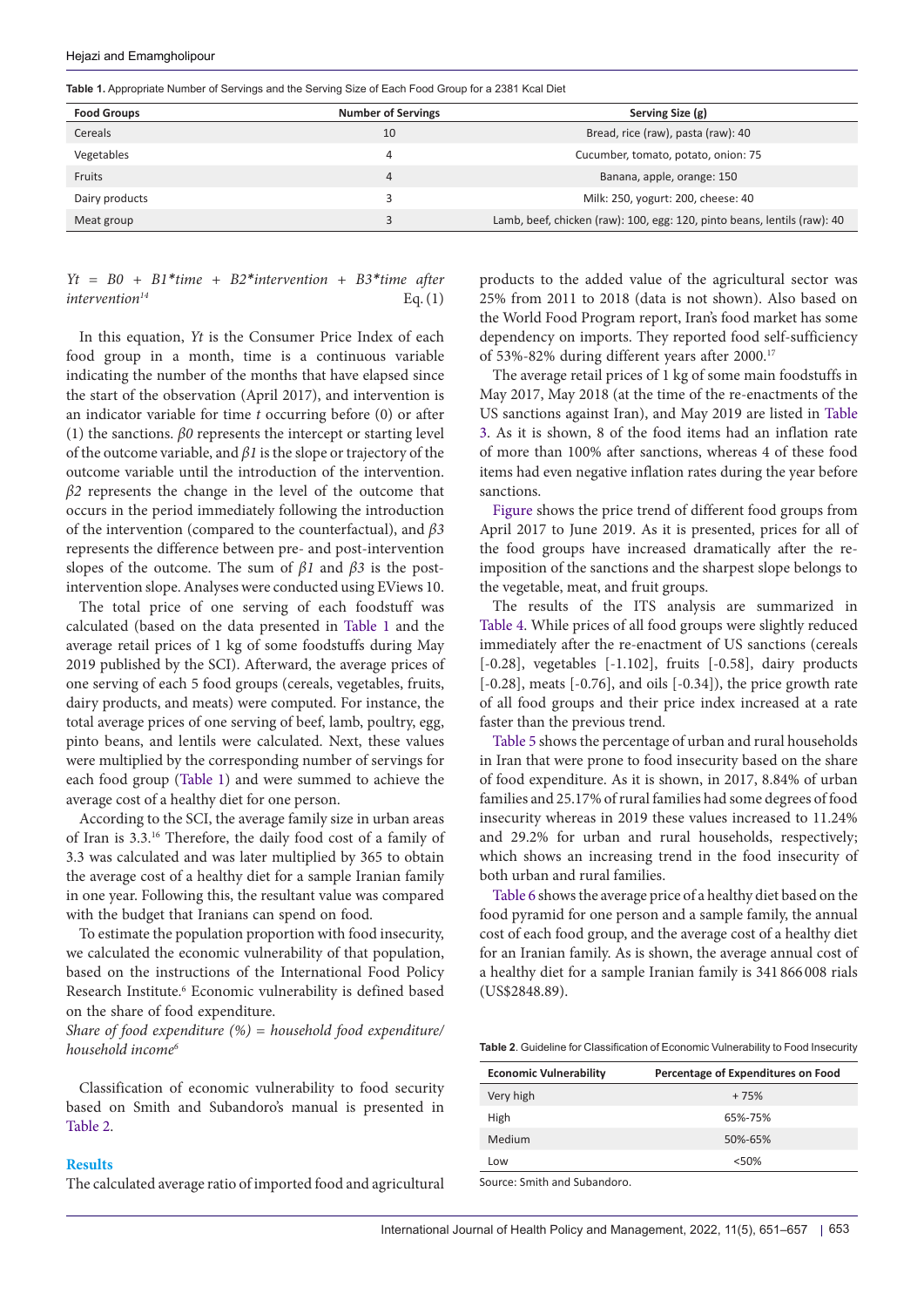<span id="page-3-0"></span>

|  | Table 3. Average Retail Prices of 1 kg of Some Foodstuffs |
|--|-----------------------------------------------------------|
|--|-----------------------------------------------------------|

| <b>Food Item</b>     | Price of 1 kg [IRI Rials<br>(USD) <sup>a</sup> ] (May 2017) | Price of 1 kg [IRI Rials<br>(USD) <sup>b</sup> ] (May 2018) | Price of 1 kg [IRI Rials<br>(USD) <sup>c</sup> ] (May 2019) | <b>Percentage of Change</b><br>2017-2018 | <b>Percentage of Change</b><br>2018-2019 |
|----------------------|-------------------------------------------------------------|-------------------------------------------------------------|-------------------------------------------------------------|------------------------------------------|------------------------------------------|
| Rice (Iranian)       | 126440 (3.38)                                               | 136657 (2.24)                                               | 206097 (1.57)                                               | 8.08                                     | 50.81                                    |
| Lamb                 | 366477 (9.64)                                               | 447 167 (7.33)                                              | 992 218 (7.57)                                              | 22.02                                    | 121.89                                   |
| <b>Beef</b>          | 349531 (9.20)                                               | 405 413 (6.64)                                              | 931732 (7.11)                                               | 15.99                                    | 129.82                                   |
| Chicken              | 67796 (1.78)                                                | 78 856 (1.29)                                               | 118899 (0.91)                                               | 16.31                                    | 50.78                                    |
| <b>Milk</b>          | 26735 (0.70)                                                | 28 522 (0.47)                                               | 47853 (0.36)                                                | 6.68                                     | 67.78                                    |
| Yogurt (pasteurized) | 36580 (0.96)                                                | 39 594 (0.65)                                               | 60 625 (0.46)                                               | 8.24                                     | 53.12                                    |
| Cheese (Iranian)     | 57856 (1.52)                                                | 59 669 (0.98)                                               | 89 904 (0.69)                                               | 3.13                                     | 50.67                                    |
| Egg                  | 53483 (1.41)                                                | 83 195 (1.36)                                               | 89 255 (0.68)                                               | 55.55                                    | 7.28                                     |
| <b>Butter</b>        | 28489 (0.75)                                                | 34 044 (0.56)                                               | 45 596 (0.35)                                               | 19.50                                    | 33.93                                    |
| Liquid vegetable oil | 53 698 (1.41)                                               | 54 457 (0.89)                                               | 80 185 (0.61)                                               | 1.41                                     | 47.25                                    |
| <b>Banana</b>        | 51977 (1.37)                                                | 71 120 (1.16)                                               | 141352 (1.08)                                               | 36.83                                    | 98.75                                    |
| Apple                | 54558 (1.44)                                                | 43 301 (0.71)                                               | 105 072 (0.80)                                              | $-20.63$                                 | 142.66                                   |
| Orange               | 51389 (1.35)                                                | 45 353 (0.74)                                               | 84 346 (0.64)                                               | $-11.74$                                 | 85.98                                    |
| Cucumber             | 23337 (0.61)                                                | 25 673 (0.42)                                               | 55 681 (0.42)                                               | 10.01                                    | 116.88                                   |
| Tomato               | 37937 (1.00)                                                | 19455 (0.32)                                                | 55 797 (0.42)                                               | $-48.72$                                 | 186.81                                   |
| Potato               | 21355 (0.56)                                                | 17160 (0.28)                                                | 58 569 (0.45)                                               | $-19.65$                                 | 241.32                                   |
| Onion                | 18950 (0.50)                                                | 18 176 (0.30)                                               | 73 802 (0.56)                                               | $-4.08$                                  | 306.04                                   |
| Pinto beans          | 114 247 (3.01)                                              | 119 443 (1.96)                                              | 155 334 (1.18)                                              | 4.55                                     | 30.05                                    |
| Lentils              | 85308 (2.24)                                                | 79789 (1.31)                                                | 94 825 (0.72)                                               | $-6.47$                                  | 18.85                                    |
| Sugar                | 33082 (0.87)                                                | 33 372 (0.55)                                               | 77489 (0.59)                                                | 0.88                                     | 132.20                                   |

<sup>a</sup>The exchange rate in May 2017 was 1 USD ≈ 38 000 IRR in Iranian exchanges.

b The exchange rate in May 2018 was 1 USD ≈ 61 000 IRR in Iranian exchanges.

c The exchange rate in May 2019 was 1 USD ≈ 131 000 IRR in Iranian exchanges.

## **Discussion**

To the best of our knowledge, this is the first study that has investigated the effects of US sanctions against Iran on food prices, food security, and the dietary quality of Iranian households. According to our analysis, the prices of most food items increased by more than 50% during the year after the sanctions. The highest inflation rates were observed in nutritious foods (such as fruits, vegetables, and meat products), and the least nutritious foods (such as white bread and oils), had the lowest inflation rates. Food insecurity as a result of economic vulnerability increased dramatically between the years 2017 and 2019, in both rural and urban households.

<span id="page-3-1"></span>Based on the current prices, the average cost of a healthy diet



**Figure.** Consumer Price Index Trend of Different Food Groups between April 2017 to June 2019. Abbreviation: CPI, Consumer Price Index.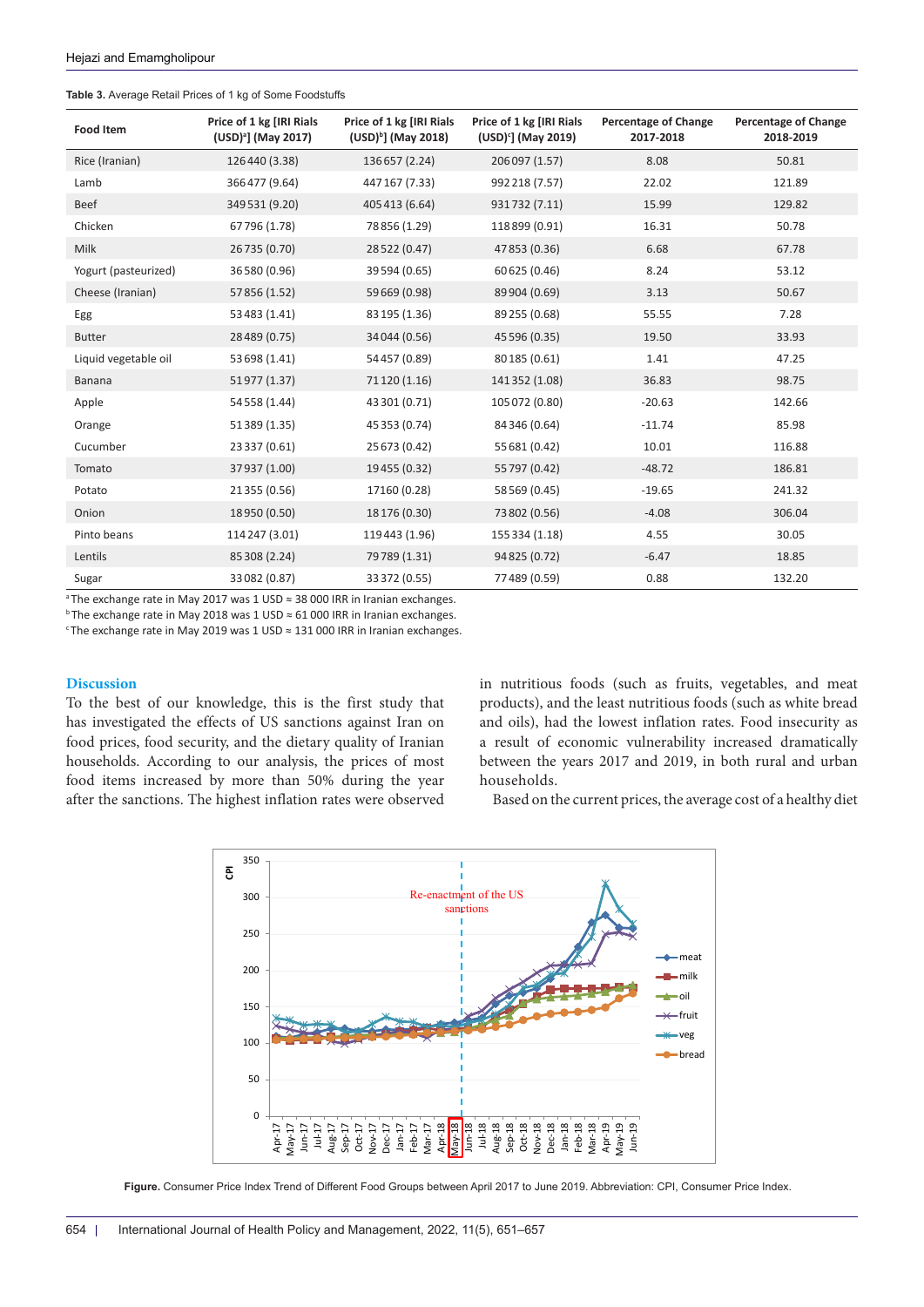<span id="page-4-0"></span>**Table 4.** Immediate and Gradual Effects of the Re-Enactment of US Sanctions against Iran, affecting the Prices of Different Food Groups: The Results of ITS Analysis

|                 | Intercept B0 | P    | Time Effect B1  | P   | Intervention Effect B2<br><b>Immediate Effect (SE)</b> | P   | Time <sup>a</sup> Intervention $\beta$ 3<br><b>Gradual Effect (SE)</b> | P   | The Trend of CPI After<br>Sanction $\beta$ 1+ $\beta$ 3 |
|-----------------|--------------|------|-----------------|-----|--------------------------------------------------------|-----|------------------------------------------------------------------------|-----|---------------------------------------------------------|
| LOG*(MEAT)      | 4.69(0.027)  | .00. | 0.009(0.003)    | .00 | $-0.76(0.07)$                                          | .01 | 0.054(0.004)                                                           | .00 | .063                                                    |
| LOG(MILK)       | 4.62 (0.028) | .00  | 0.012(0.003)    | .00 | $-.03(0.071)$                                          | .00 | 0.021(0.004)                                                           | .00 | .033                                                    |
| LOG(OIL)        | 4.66(0.020)  | .00. | 0.006(0.002)    | .02 | $-0.34(0.051)$                                         | .00 | 0.027(0.003)                                                           | .00 | .033                                                    |
| LOG(VEGEtables) | 4.84 (0.040) | .00  | $-0.001(0.004)$ | .72 | $-1.10(0.090)$                                         | .00 | 0.070(0.006)                                                           | .00 | .069                                                    |
| LOG(FRUIT)      | 4.73 (0.030) | .00. | $-0.002(0.004)$ | .66 | $-0.58(0.090)$                                         | .00 | 0.055(0.006)                                                           | .00 | 053                                                     |
| LOG(BREAD)      | 4.63 (0.009) | .00. | 0.007(0.001)    | .00 | $-0.28(0.025)$                                         | .00 | 0.019(0.001)                                                           | .00 | .026                                                    |

Abbreviations: CPI, Consumer Price Index; ITS, interrupted time series; SE, standard error.

\* The logarithmic form of variables was used to indicate the percentage of change for each dependent variable.

<span id="page-4-1"></span>**Table 5.** Percentage of Urban and Rural Household in Iran Prone to Food Insecurity From 2017 to 2019

|      | Urban Households |      |               |       | <b>Rural Households</b> |      |        |       |
|------|------------------|------|---------------|-------|-------------------------|------|--------|-------|
|      | Very High        | High | <b>Medium</b> | Low   | <b>Very High</b>        | High | Medium | Low   |
| 2017 | 1.91             | 1.54 | 5.39          | 91.16 | 8.37                    | 4.40 | 12.40  | 74.83 |
| 2018 | 2.83             | 1.76 | 6.00          | 89.41 | 10.09                   | 4.46 | 13.25  | 72.20 |
| 2019 | 3.40             | 1.84 | 6.00          | 88.76 | 10.68                   | 5.21 | 13.31  | 70.80 |

<span id="page-4-2"></span>**Table 6**. The Average Price of a Healthy Diet for 1 Person and a Sample Family

| <b>Food Groups</b> |              | The Daily Cost for 1 Person |              | The Daily Cost for a Family of 3.3 | The Annual Cost for a Family of 3.3 |            |  |
|--------------------|--------------|-----------------------------|--------------|------------------------------------|-------------------------------------|------------|--|
|                    | <b>Rials</b> | <b>USD</b>                  | <b>Rials</b> | <b>USD</b>                         | <b>Rials</b>                        | <b>USD</b> |  |
| Cereals            | 37 612       | 0.31                        | 124 119.6    | 1.03                               | 45 303 654.0                        | 377.53     |  |
| Vegetables         | 18 2 8 9     | 0.15                        | 60 353.7     | 0.50                               | 22 029 100.5                        | 183.58     |  |
| Fruits             | 66 155       | 0.55                        | 218 311.5    | 1.82                               | 79 683 697.5                        | 664.03     |  |
| Dairy products     | 31 280       | 0.26                        | 103 224.0    | 0.86                               | 37 676 760.0                        | 313.97     |  |
| Meat group         | 112 501      | 0.94                        | 371 253.3    | 3.09                               | 135 507 454.5                       | 1129.23    |  |
| Fats               | 17987        | 0.15                        | 59 357.1     | 0.49                               | 21 665 341.5                        | 180.54     |  |
| Total              | 283824       | 2.36                        | 936 619.2    | 7.81                               | 341 866 008.0                       | 2848.89    |  |

for a sample Iranian family is 341 866 008 rials (US\$2848.89) per year which is 3.6 times greater than the amount that an average Iranian family could spend on food and tobacco last year (US\$94 505 000 rials or US\$787.5). This amount is 9.5 and 2 times higher than the food and tobacco expenditure of the lowest and highest decile of households, respectively. This amount consumes nearly 80% of the total income of an average Iranian family.

To establish the average cost of a healthy diet for an Iranian family, it was assumed that all of the Iranian families consume homemade foods. That being said, the results of the previous studies demonstrate that this amount can rise to 40% for the families that eat most of their meals out.<sup>18</sup>

It is worth mentioning that the food market was not the only market that went through this sharp inflation. According to the SCI, the point-to-point inflation rate rose to 52.1% in May 2019, compared with May 2018.19 Regarding some goods and services including housing, this rate was even higher.<sup>19</sup> This means that the Iranians' ability to spend money on foods will irrefutably plummet to a greater extent this year.

In this study, we calculated the average price of a healthy diet. It is possible to devise a more economical plan for having a healthy diet; however, regarding the current precarious food purchasing power of the Iranians, even if we could reduce the cost of the healthy diet by half, most of the Iranians still would not be able to follow a healthy diet.

In a systematic review by Kokabisaghi, it was concluded that due to the limitations that were imposed on trade, banking, the financial system, and shipments as a result of sanctions, transferring any goods to Iran, including food and medications had become extremely difficult and expensive.20 Based on a report, these limitations have increased the cost of trading by 40%.21 In 2012 and after the first round of nuclear sanctions against Iran, the United Nations Children's Fund (UNICEF) described Iran as a country under tight unilateral economic sanctions that adversely affect the environment, public health, and the socio-economic determinants of health of ordinary people, especially children.<sup>22</sup>

Based on a systematic review by Mohammadi-Nasrabadi et al, there are only a few previous studies that have assessed the food insecurity in Iran based on household income/ expenditure and they have reported that prevalence of food insecurity in both rural and urban areas of Iran is 10%.<sup>5</sup> A meta-analysis of the studies, which used dietary-recall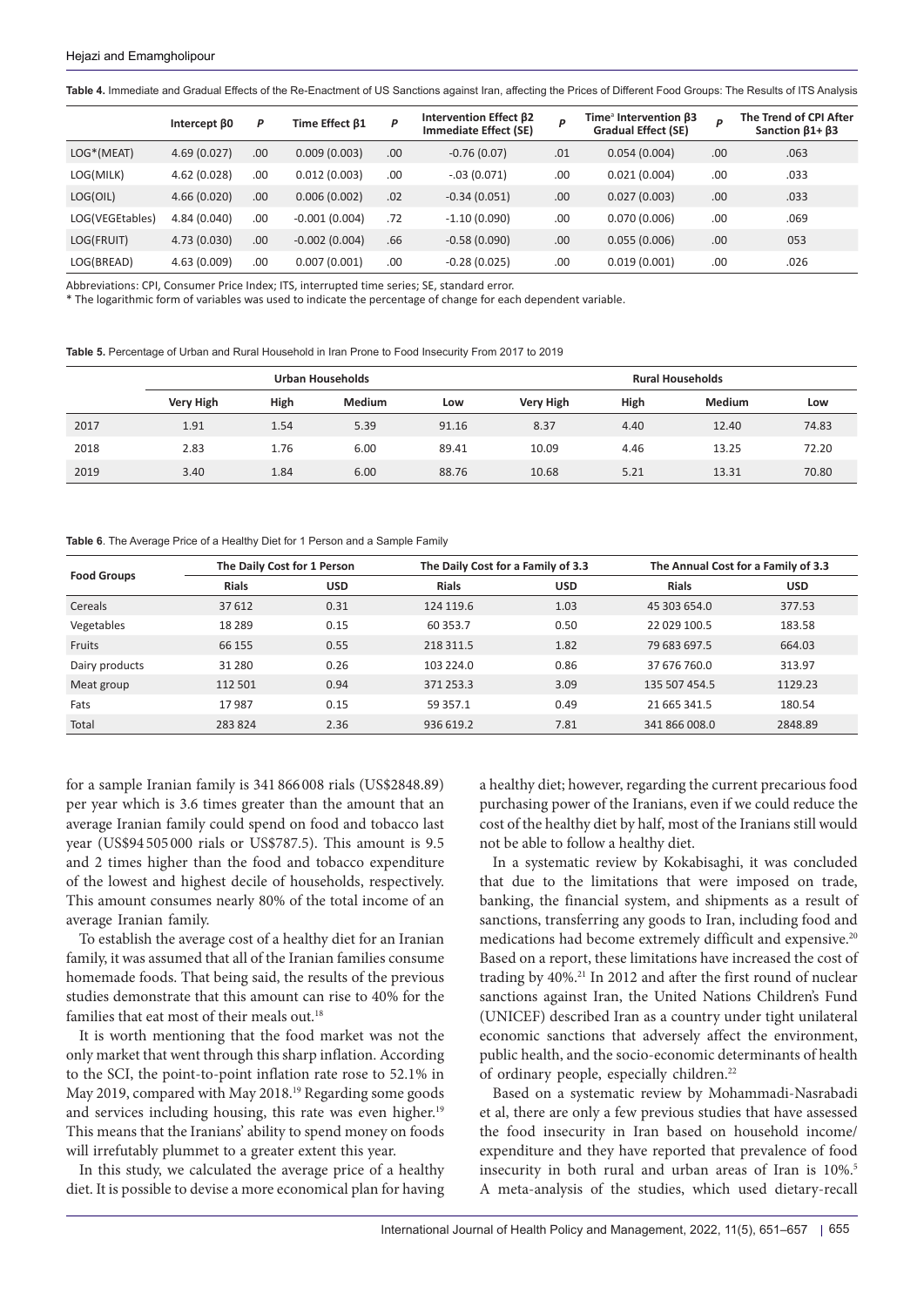method for assessing food insecurity, showed non-significant alterations in the prevalence of mild (from 8.8% to 9.3%), moderate (from 5.4% to 5.6%) and severe (from 3.8 to 3.7) food insecurity from 1994 to 2004.<sup>5</sup> However, in the present study, during the period between 2017 and 2019, percentage of severe (very high + high) food insecurity was increased by more than 50% and 24% in urban and rural areas, respectively; which is an indication of the effects of US sanctions on the food security of Iranians.

It is well established that a healthy diet costs more than an unhealthy one and nutrient-rich foods are costlier than foods containing empty calories.23 It is shown in the present study that the most expensive food groups of a healthy diet are meats and fruits, while the least costly one is the fat group. As a result, the current economic situation will impel the Iranians to consume energy-dense foods such as fats, sugars, and refined grains (this is mainly because the government pays a subsidy for some foods like white bread). Thus, as a result of following this unhealthy diet, an unprecedented breakout of obesity and its related diseases such as cardiovascular diseases, diabetes, and cancers will be inevitable in the near future.<sup>23,24</sup> Moreover, if the current inflation rate in the food market persists, it is predictable that the on-going hidden hunger will turn into a real food crisis.

There are very few studies on the impact that the sanctions by the United Nations (UN) or the US have made on the food security of citizens of sanctioned countries; however, studies from Iraq<sup>25,26</sup> and Cuba<sup>27</sup> can confirm the unfavorable effects of sanctions on the food security of their population. Furthermore, there are numerous studies that testify to the devastating effects of sanctions on human rights and different aspects of health such as the availability of medications or medical devices for ordinary people.20,28-30

After the re-enactment of US nuclear sanctions, Iran's government adopted some policies to reduce the devastating effects of the sanctions on ordinary people. In April 2018, the Central Bank of Iran allocated a subsidized rate of 42 000 Iranian rials per US dollar to Iranian companies importing designated "essential goods" (the dollar is being exchanged for more than 120 000 rials on the open market in Iran). Some food items including various kind of meats, legumes, vegetable oils, rice, etc were listed as essential goods; however, by observing the prices of these items during the year after the re-imposition of sanctions, it can be concluded that the initiative taken by Iran Central Bank had minimal, if any, effects in controlling the food prices, and the fact that the average price of meat nearly tripled during this period testifies to the truth of this claim. Thus, assessing the efficiency of this policy seems to be necessary for the Iranian government. Creating efficient food assistance programs, founding food banks with the assistance of charities and non-governmental organizations, and then implementing nutrition education programs to teach people about how to have the right food choices according to their budget are some measures that Iran's government can take to reduce unfavorable impacts of the sanctions on Iranian households.<sup>31,32</sup>

Even before US sanctions against Iran, this country was considered as a high-risk country in terms of food security.<sup>33</sup>

However, at present, the situation has aggravated and if this unfavorable condition persists, Iran will be on the verge of a food crisis. This state of affairs prevails while the UN is following the Zero Hunger Challenge; an effort to put an end to hunger all over the world before 2030.<sup>34</sup> The continuation of the present situation will result in the joining of millions of Iranians to the undernourished population in the years to come. Therefore, it is urgent that the international institutions such as the UN take action against this issue. It is quite clear that like many existing conflicts in the world, the only victims of the current political conflicts between the United States and Iran are the ordinary citizens of Iran, especially the ones in the vulnerable groups such as the children and the elderly.

The results of the present study have some limitations. Based on the nature of this study it was not possible to have a control group. As a result, we were not able to control the effects of possible confounding variables such as weather, agricultural production, etc on the food security of Iranians on this time frame.

## **Conclusion**

After the re-imposition of US sanctions against Iran, unprecedented inflation occurred in Iran's food market, and due to the current high prices of foodstuff and Iranians' low income, following an average healthy diet is nearly impossible for most of the population. This is likely to make the Iranian people more prone to chronic diseases in the near future and if this trend persists, it can put the country in danger of a food crisis and political instability.

## **Ethical issues**

This study is a secondary analysis of data from public reports of Statistical Center of Iran and as such, no ethical approval was required.

## **Competing interests**

Authors declare that they have no competing interests.

#### **Authors' contributions**

JH contributed substantially to the conception and design of the study, the acquisition of data, data analysis and wrote the paper. SH contributed substantially to the conception and design of the study, data analysis and provided critical revision of the article.

#### **Funding**

This research did not receive any specific grant from funding agencies in the public, commercial, or not-for-profit sectors.

#### **Authors' affiliations**

1 Department of Nutrition, School of Medicine, Zanjan University of Medical Sciences, Zanjan, Iran. 2 Department of Management & Health Economics, School of Public Health, Tehran University of Medical Sciences, Tehran, Iran.

#### **References**

- 1. Food and Agriculture Organization (FAO). *The State of Food Insecurity in the World 2001*. Rome, Italy: FAO; 2002.
- 2. Rosen S, Shapouri S. Rising food prices intensify food insecurity in developing countries. *Amber Waves*. 2008;6(1):16-21.
- 3. Headey DD, Martin WJ. The impact of food prices on poverty and food security. *Annu Rev Resour Economics.* 2016;8:329-351. doi[:10.1146/](https://doi.org/10.1146/annurev-resource-100815-095303) [annurev-resource-100815-095303](https://doi.org/10.1146/annurev-resource-100815-095303)
- 4. Green R, Cornelsen L, Dangour AD, et al. The effect of rising food prices on food consumption: systematic review with meta-regression. *BMJ*. 2013;346:f3703. doi:[10.1136/bmj.f3703](https://doi.org/10.1136/bmj.f3703)
- 5. Mohammadi-Nasrabadi F, Omidvar N, Khoshfetrat MR, Kolahdooz F. Household food insecurity in the Islamic Republic of Iran: a systematic